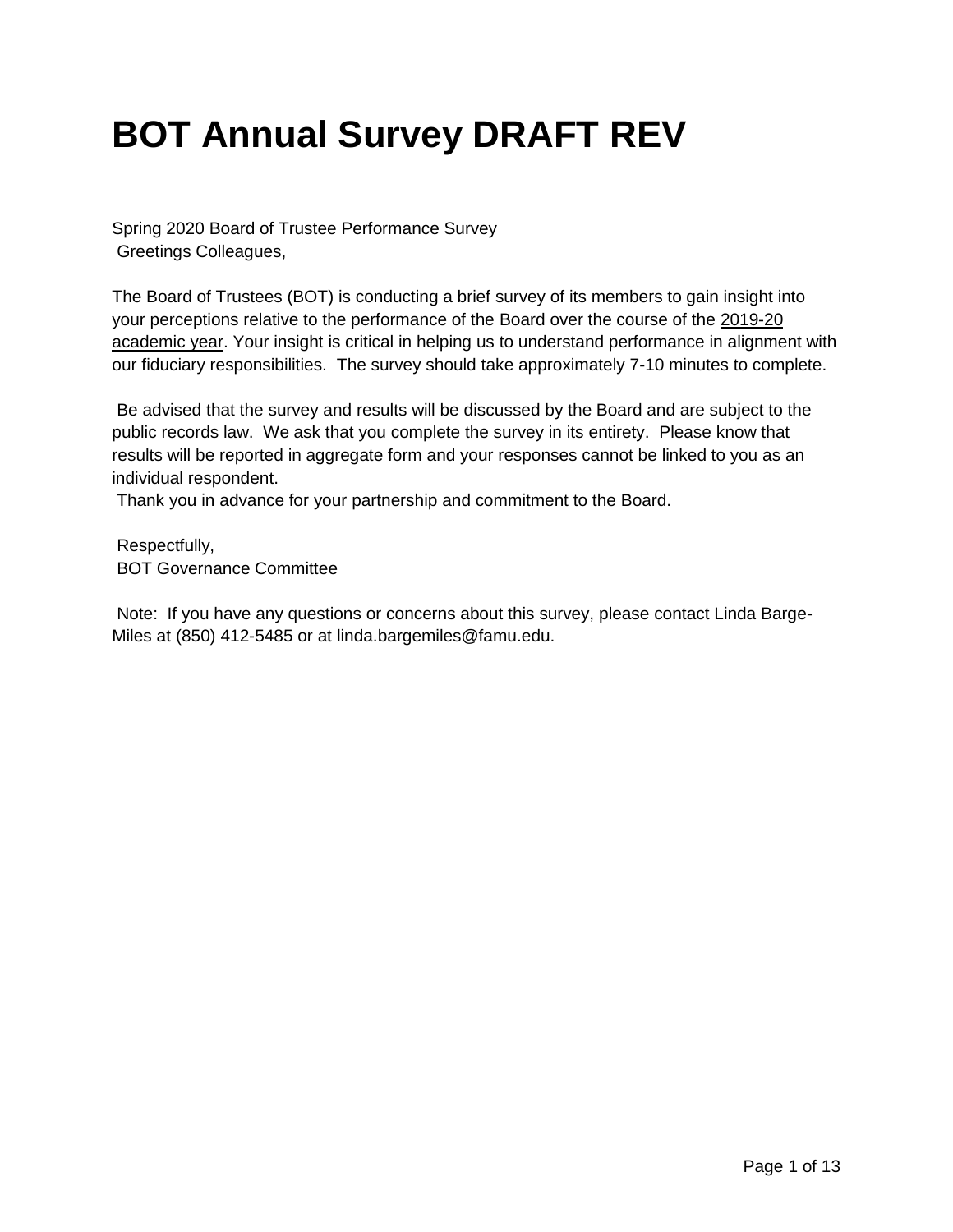Directions: Please complete each question, providing quantitative and qualitative feedback for each evaluation factor:

Board Organization, Governance and Leadership **Policy** University Operations and Performance Institutional Sustainability Board Education 6 Open-ended Questions 2 Demographic Questions

Each factor is to be rated on the following scale:

Superior (5): Significantly and consistently exceeds expectations. Quality and quantity of work is exemplary and considered best practice.

Above Average (4): Significantly exceed expectations in most areas. Many functions are performed beyond expectations.

Average (3): Competently performs job functions. Some tasks are performed beyond expectations.

Below Average (2): Inconsistently demonstrates the skills and abilities to perform job functions.

Poor (1): Consistently demonstrates the inability to perform job functions.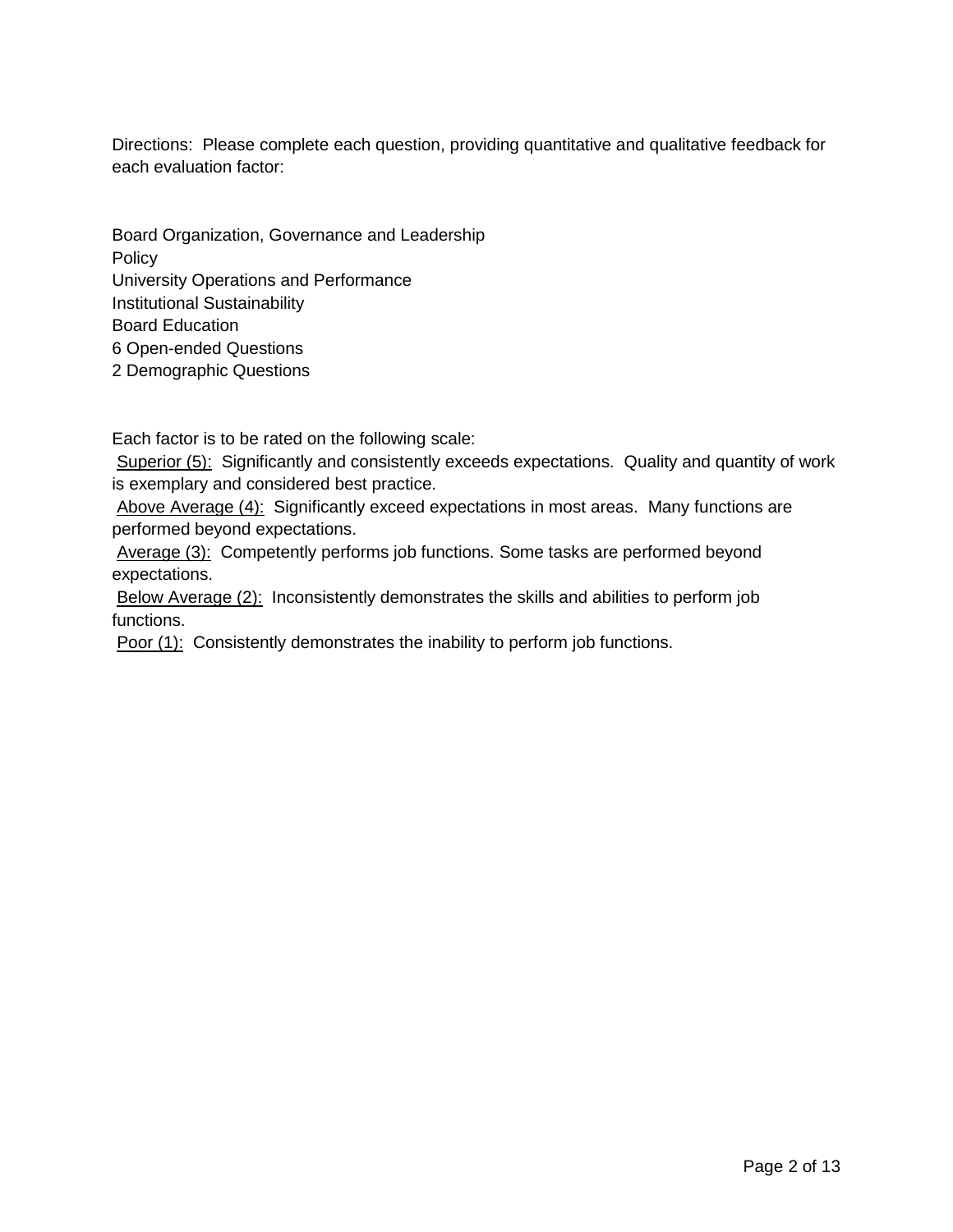## **Board Organization, Governance and Leadership**

|                                                                                                                                                                    | Superior | Above<br>Average | Average | <b>Below</b><br>Average | Poor |
|--------------------------------------------------------------------------------------------------------------------------------------------------------------------|----------|------------------|---------|-------------------------|------|
| Board officer,<br>committee and<br>member<br>responsibilities<br>are clear                                                                                         |          |                  |         |                         |      |
| The Board<br>operates as a<br>cohesive unit                                                                                                                        |          |                  |         |                         |      |
| <b>Board</b><br>committees<br>effectively<br>assist the<br>Board in its<br>work                                                                                    |          |                  |         |                         |      |
| All Board<br>members<br>participate in<br>the decision-<br>making<br>process                                                                                       |          |                  |         |                         |      |
| The Chair is<br>effective in his<br>role (allows all<br>to be heard,<br>delegates<br>responsibility<br>appropriately,<br>and is well-<br>prepared for<br>meetings) |          |                  |         |                         |      |
| The Board<br>interfaces well<br>with the<br>President to<br>work together<br>for the<br>success of<br>FAMU.                                                        |          |                  |         |                         |      |

Please rate the Board performance on each statement.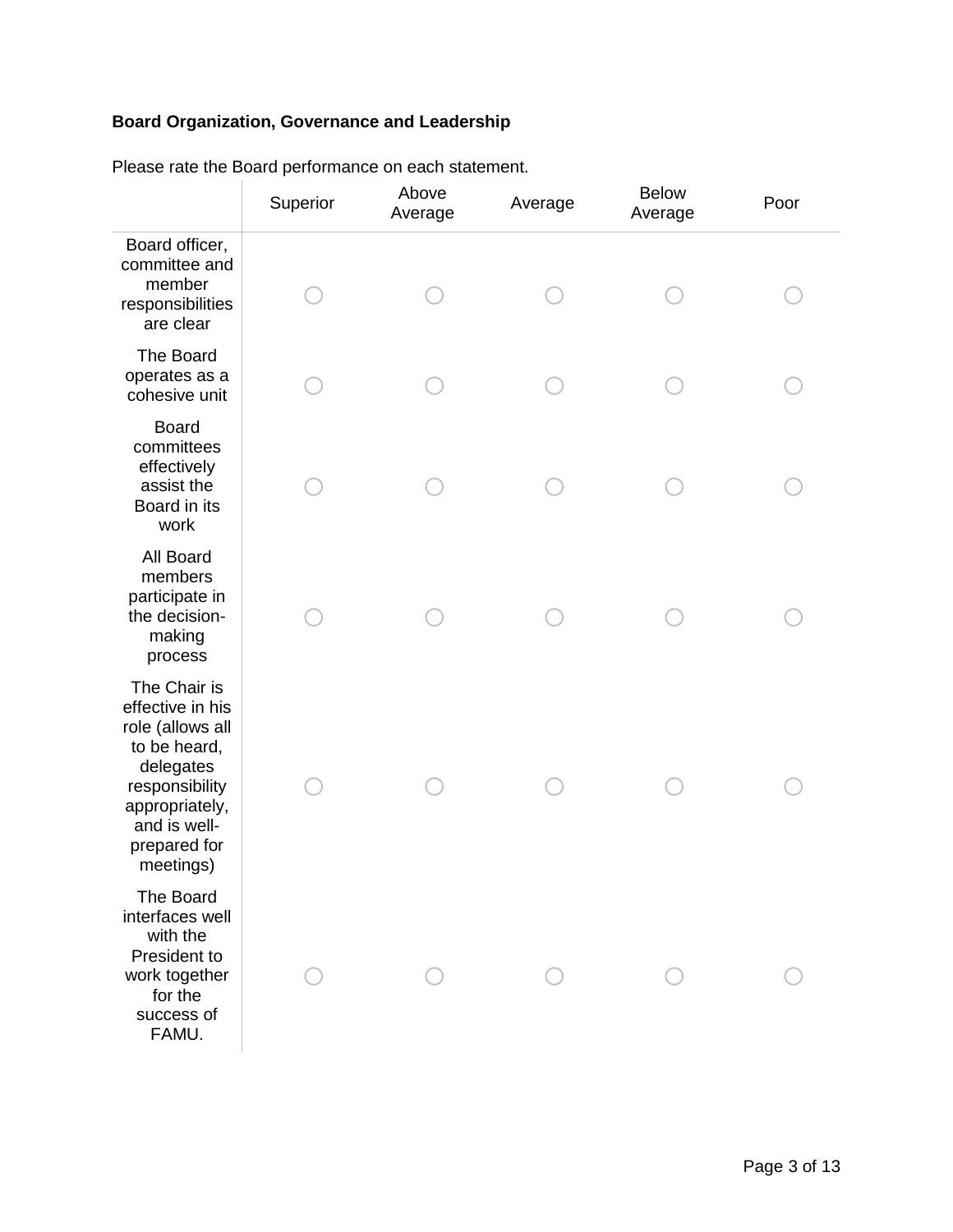Please provide feedback regarding Board Organization, Governance, and Leadership.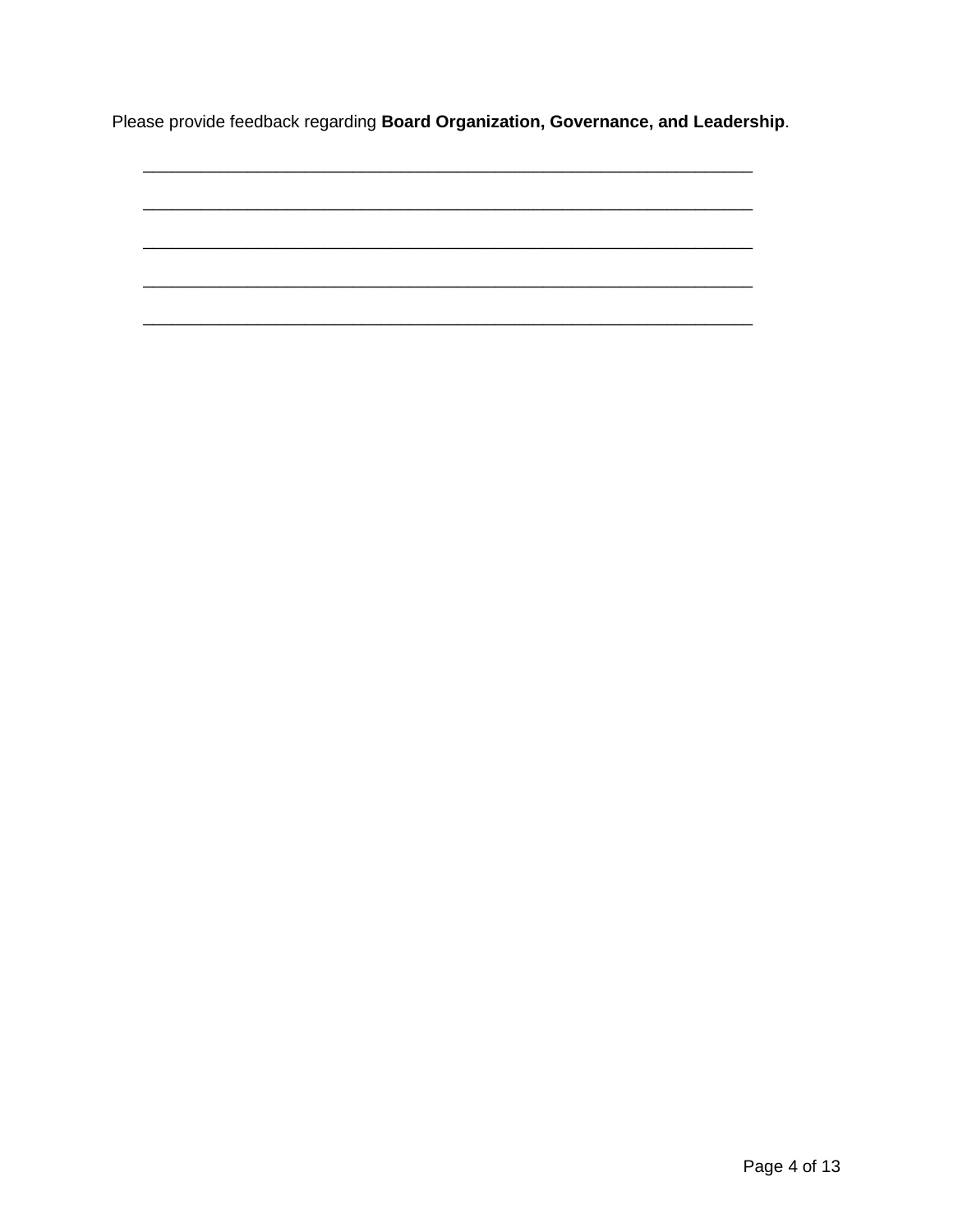## **Policy**

Please rate the Board performance on each statement.

|                                                                                                                 | Superior | Above<br>Average | Average | <b>Below</b><br>Average | Poor |
|-----------------------------------------------------------------------------------------------------------------|----------|------------------|---------|-------------------------|------|
| The Board<br>periodically<br>reviews and<br>evaluates its<br>policies                                           |          |                  |         |                         |      |
| The Board<br>has clarified<br>its policy role<br>and the roles<br>of the<br>President,<br>staff, and<br>faculty |          |                  |         |                         |      |
| The Board<br>advocates for<br>and defends<br><b>FAMU</b>                                                        |          |                  |         |                         |      |

\_\_\_\_\_\_\_\_\_\_\_\_\_\_\_\_\_\_\_\_\_\_\_\_\_\_\_\_\_\_\_\_\_\_\_\_\_\_\_\_\_\_\_\_\_\_\_\_\_\_\_\_\_\_\_\_\_\_\_\_\_\_\_\_

\_\_\_\_\_\_\_\_\_\_\_\_\_\_\_\_\_\_\_\_\_\_\_\_\_\_\_\_\_\_\_\_\_\_\_\_\_\_\_\_\_\_\_\_\_\_\_\_\_\_\_\_\_\_\_\_\_\_\_\_\_\_\_\_

\_\_\_\_\_\_\_\_\_\_\_\_\_\_\_\_\_\_\_\_\_\_\_\_\_\_\_\_\_\_\_\_\_\_\_\_\_\_\_\_\_\_\_\_\_\_\_\_\_\_\_\_\_\_\_\_\_\_\_\_\_\_\_\_

\_\_\_\_\_\_\_\_\_\_\_\_\_\_\_\_\_\_\_\_\_\_\_\_\_\_\_\_\_\_\_\_\_\_\_\_\_\_\_\_\_\_\_\_\_\_\_\_\_\_\_\_\_\_\_\_\_\_\_\_\_\_\_\_

\_\_\_\_\_\_\_\_\_\_\_\_\_\_\_\_\_\_\_\_\_\_\_\_\_\_\_\_\_\_\_\_\_\_\_\_\_\_\_\_\_\_\_\_\_\_\_\_\_\_\_\_\_\_\_\_\_\_\_\_\_\_\_\_

Please provide feedback regarding Policy.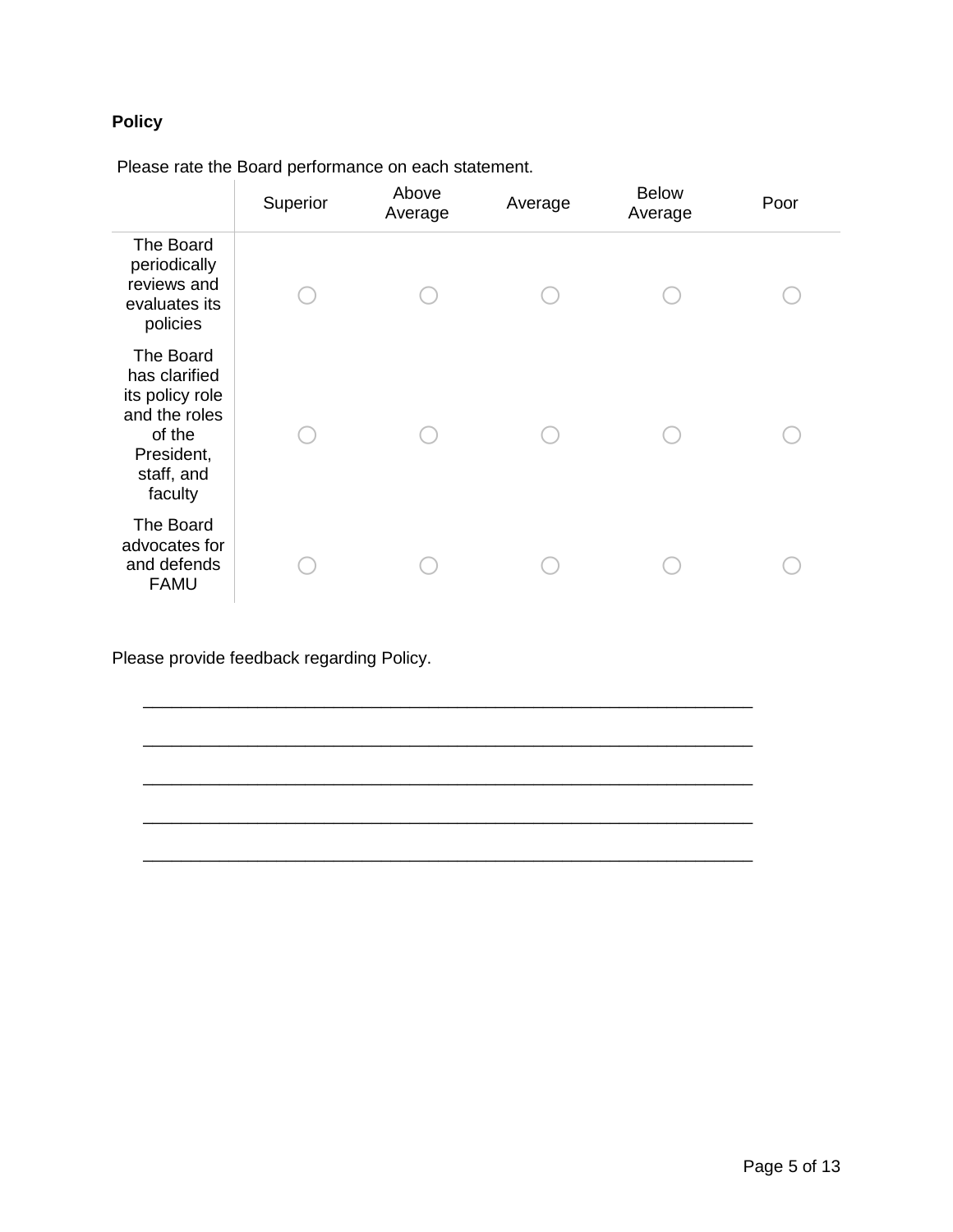## **University Operations and Performance**

|                                                                                                              | Superior | Above<br>Average | Average | <b>Below</b><br>Average | Poor |
|--------------------------------------------------------------------------------------------------------------|----------|------------------|---------|-------------------------|------|
| The Board<br>participates<br>appropriately<br>in the process<br>of defining<br>vision, mission<br>and goals. |          |                  |         |                         |      |
| The Board is<br>knowledgeable<br>about FAMU<br>programs that<br>impact the<br>mission                        |          |                  |         |                         |      |
| The Board<br>works<br>collaboratively<br>with the<br>President to<br>set annual<br>priorities                |          |                  |         |                         |      |
| The Board<br>understands<br>state and<br>federal<br>accountability<br>requirements                           |          |                  |         |                         |      |
| The Board's<br>evaluation of<br>the President<br>is<br>comprehensive<br>and provides<br>adequate<br>feedback |          |                  |         |                         |      |

Please rate the Board performance on each statement.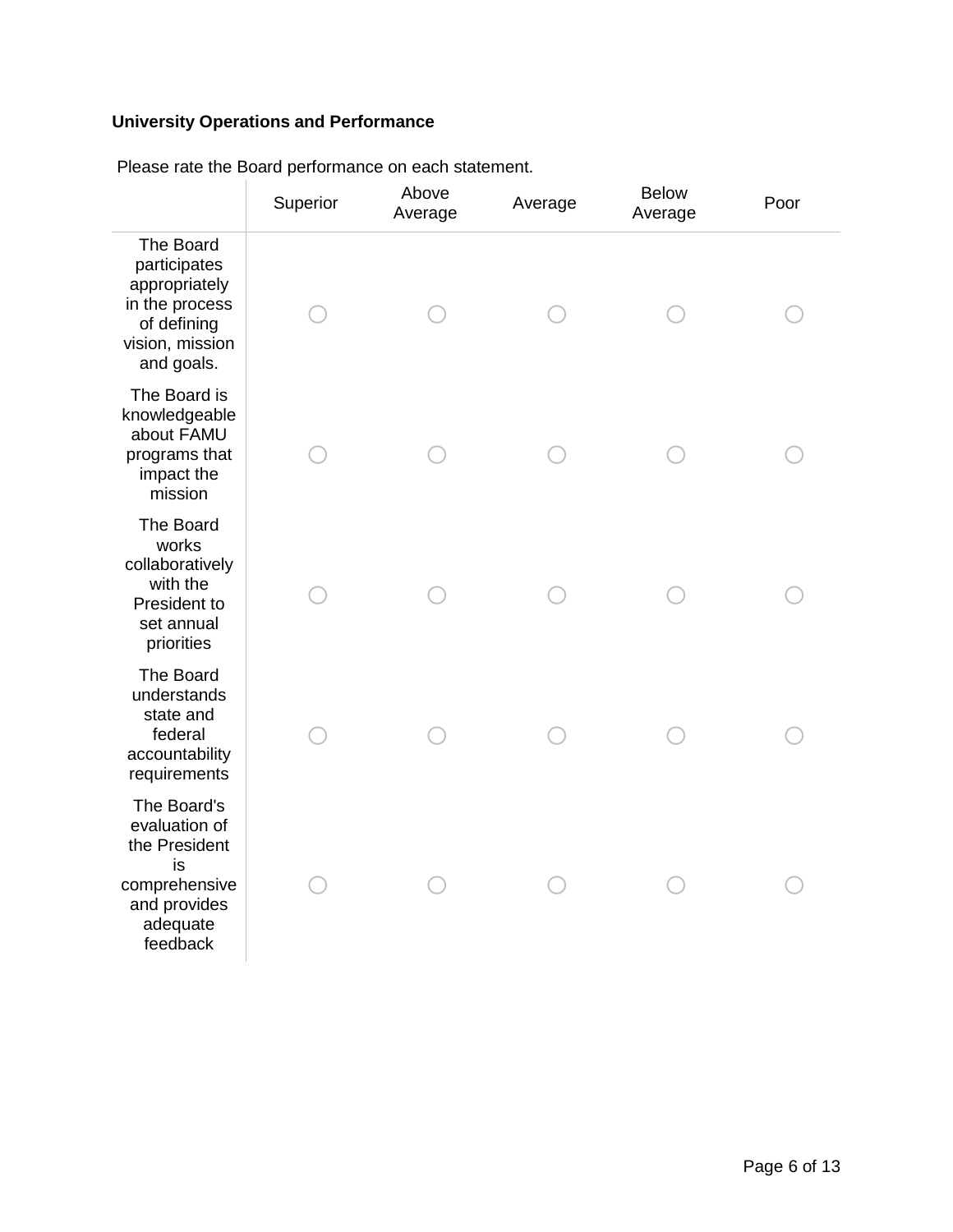Please provide feedback regarding University Operations and Performance.

Page 7 of 13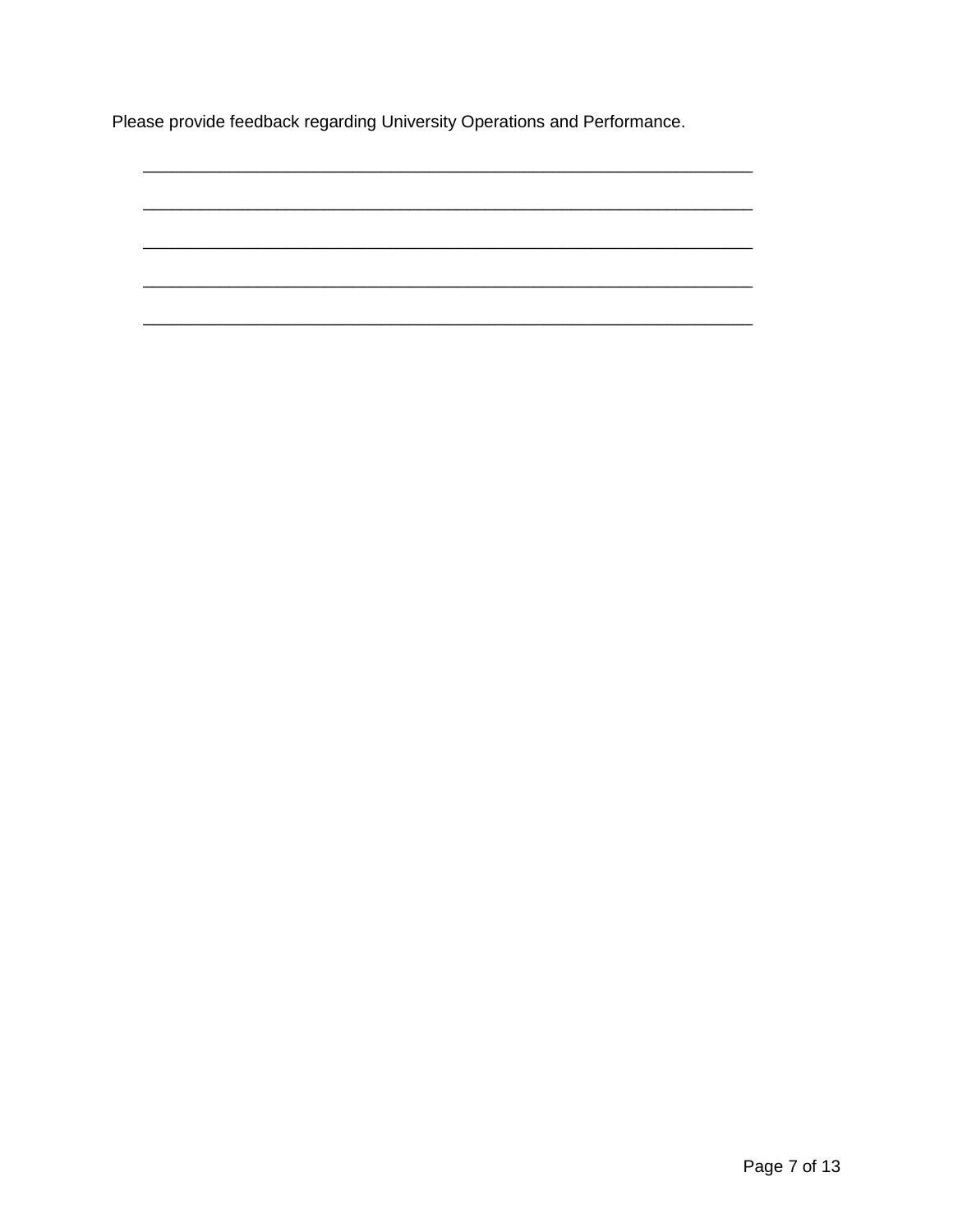## **Institutional Sustainability**

|                                                                                                                                                       | Superior | Above<br>Average | Average | <b>Below</b><br>Average | Poor |
|-------------------------------------------------------------------------------------------------------------------------------------------------------|----------|------------------|---------|-------------------------|------|
| The Board is<br>well-informed<br>of the overall<br>financial<br>health of<br><b>FAMU</b>                                                              |          |                  |         |                         |      |
| The budget<br>review<br>process<br>allows the<br>Board to<br>ensure that<br>the budget<br>reflects the<br>mission and<br>priorities of<br><b>FAMU</b> |          |                  |         |                         |      |
| The Board<br>participates<br>appropriately<br>in the<br>oversight of<br>the FAMU<br>audit process                                                     |          |                  |         |                         |      |

\_\_\_\_\_\_\_\_\_\_\_\_\_\_\_\_\_\_\_\_\_\_\_\_\_\_\_\_\_\_\_\_\_\_\_\_\_\_\_\_\_\_\_\_\_\_\_\_\_\_\_\_\_\_\_\_\_\_\_\_\_\_\_\_

\_\_\_\_\_\_\_\_\_\_\_\_\_\_\_\_\_\_\_\_\_\_\_\_\_\_\_\_\_\_\_\_\_\_\_\_\_\_\_\_\_\_\_\_\_\_\_\_\_\_\_\_\_\_\_\_\_\_\_\_\_\_\_\_

\_\_\_\_\_\_\_\_\_\_\_\_\_\_\_\_\_\_\_\_\_\_\_\_\_\_\_\_\_\_\_\_\_\_\_\_\_\_\_\_\_\_\_\_\_\_\_\_\_\_\_\_\_\_\_\_\_\_\_\_\_\_\_\_

\_\_\_\_\_\_\_\_\_\_\_\_\_\_\_\_\_\_\_\_\_\_\_\_\_\_\_\_\_\_\_\_\_\_\_\_\_\_\_\_\_\_\_\_\_\_\_\_\_\_\_\_\_\_\_\_\_\_\_\_\_\_\_\_

\_\_\_\_\_\_\_\_\_\_\_\_\_\_\_\_\_\_\_\_\_\_\_\_\_\_\_\_\_\_\_\_\_\_\_\_\_\_\_\_\_\_\_\_\_\_\_\_\_\_\_\_\_\_\_\_\_\_\_\_\_\_\_\_

Please rate the Board performance on each statement.

Please provide feedback regarding Institutional Sustainability.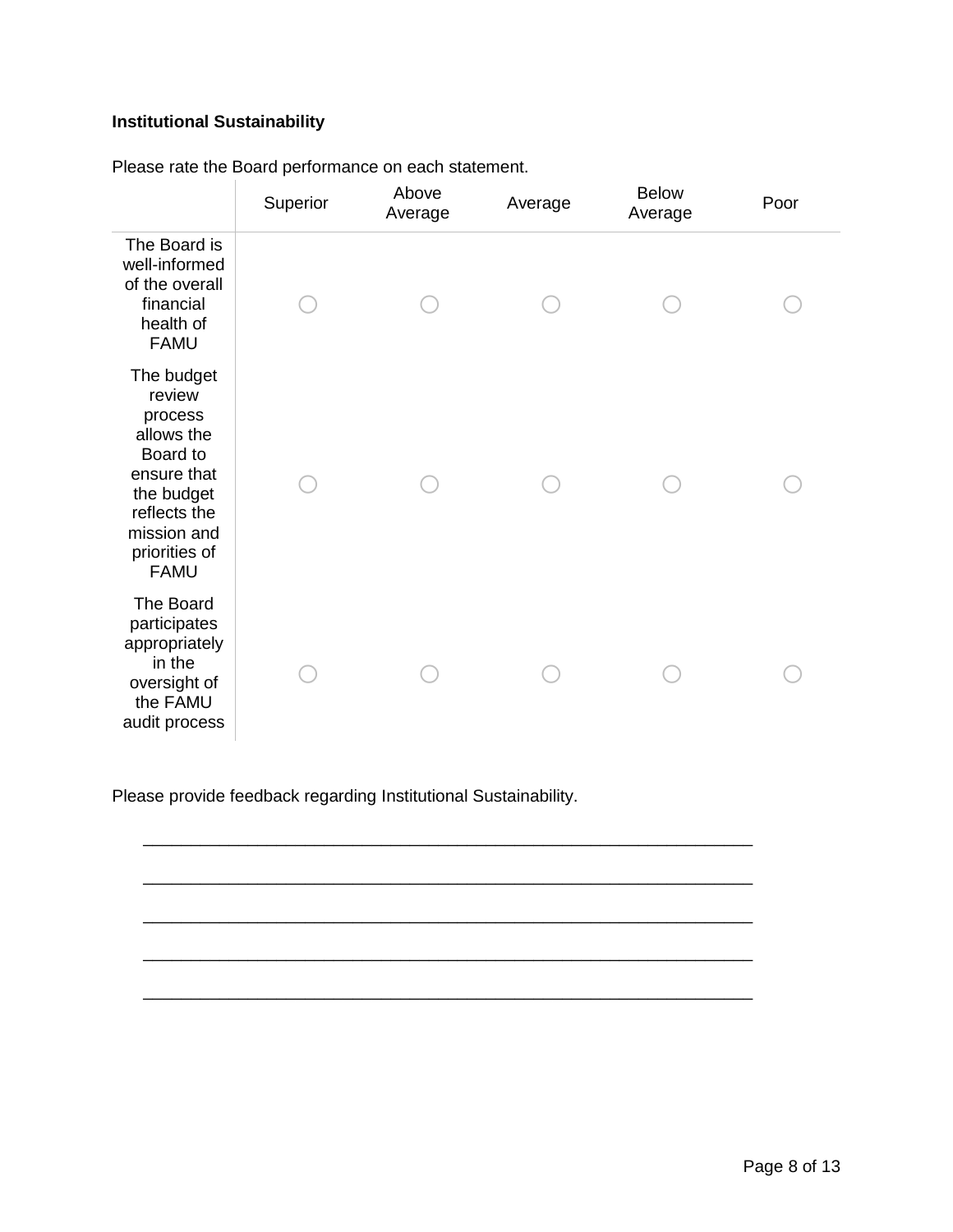### **Board Education**

|                                                                                                             | Superior | Above<br>Average | Average | <b>Below</b><br>Average | Poor |
|-------------------------------------------------------------------------------------------------------------|----------|------------------|---------|-------------------------|------|
| <b>New</b><br>members<br>receive an<br>orientation to<br>the Board<br>and the<br>University                 |          |                  |         |                         |      |
| The Board<br>has an<br>ongoing<br>program of<br>development                                                 |          |                  |         |                         |      |
| The Board<br>self-<br>evaluation<br>process<br>provides<br>useful<br>information<br>on Board<br>performance |          |                  |         |                         |      |

\_\_\_\_\_\_\_\_\_\_\_\_\_\_\_\_\_\_\_\_\_\_\_\_\_\_\_\_\_\_\_\_\_\_\_\_\_\_\_\_\_\_\_\_\_\_\_\_\_\_\_\_\_\_\_\_\_\_\_\_\_\_\_\_

\_\_\_\_\_\_\_\_\_\_\_\_\_\_\_\_\_\_\_\_\_\_\_\_\_\_\_\_\_\_\_\_\_\_\_\_\_\_\_\_\_\_\_\_\_\_\_\_\_\_\_\_\_\_\_\_\_\_\_\_\_\_\_\_

\_\_\_\_\_\_\_\_\_\_\_\_\_\_\_\_\_\_\_\_\_\_\_\_\_\_\_\_\_\_\_\_\_\_\_\_\_\_\_\_\_\_\_\_\_\_\_\_\_\_\_\_\_\_\_\_\_\_\_\_\_\_\_\_

\_\_\_\_\_\_\_\_\_\_\_\_\_\_\_\_\_\_\_\_\_\_\_\_\_\_\_\_\_\_\_\_\_\_\_\_\_\_\_\_\_\_\_\_\_\_\_\_\_\_\_\_\_\_\_\_\_\_\_\_\_\_\_\_

\_\_\_\_\_\_\_\_\_\_\_\_\_\_\_\_\_\_\_\_\_\_\_\_\_\_\_\_\_\_\_\_\_\_\_\_\_\_\_\_\_\_\_\_\_\_\_\_\_\_\_\_\_\_\_\_\_\_\_\_\_\_\_\_

Please rate the Board performance on each statement.

Please provide feedback regarding Board Education.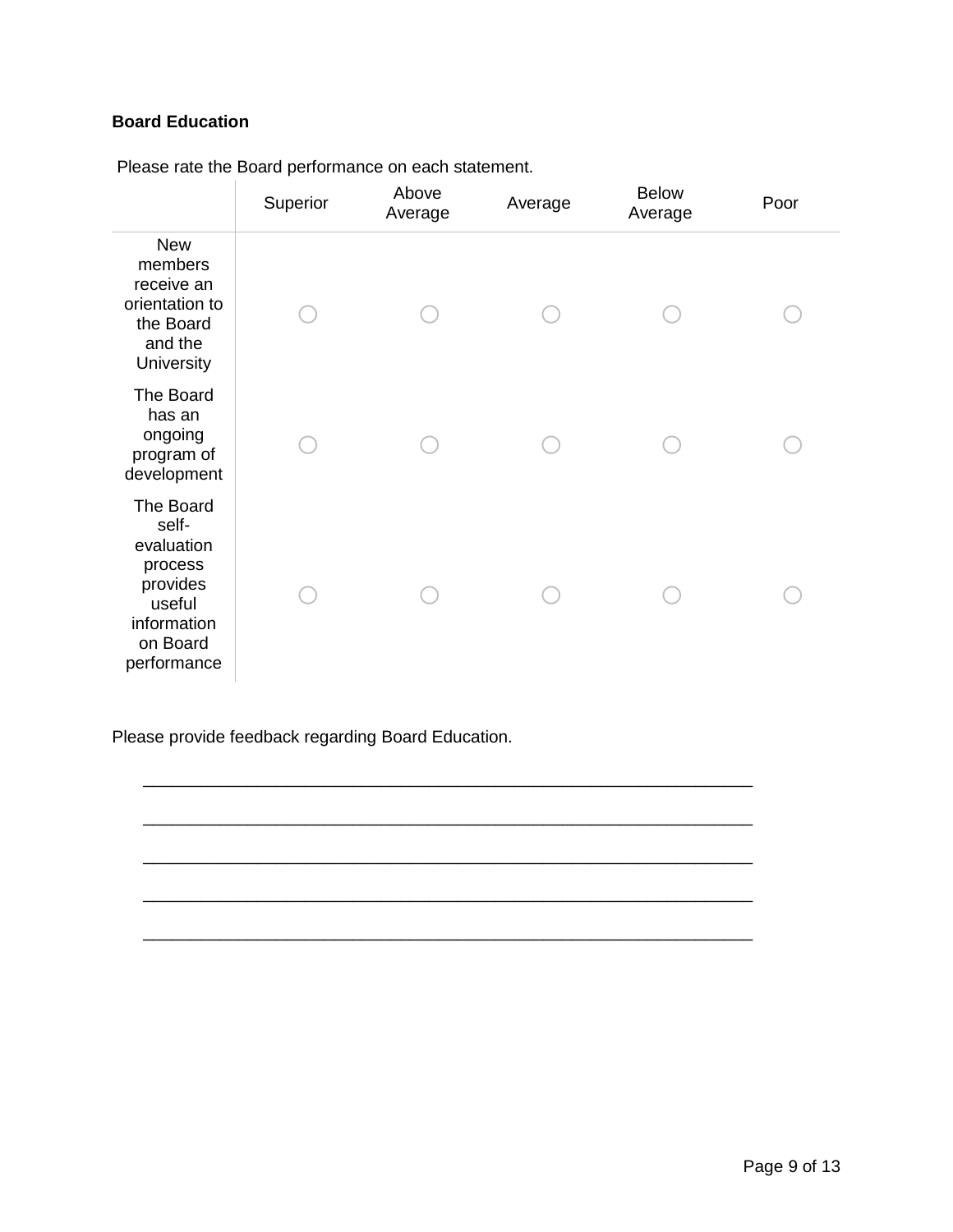In your opinion, what are the **top three strengths** of the Board?

|   | Please list in rank order.                   |
|---|----------------------------------------------|
|   | Click in each column to write your response. |
| 1 |                                              |
| 2 |                                              |
| 3 |                                              |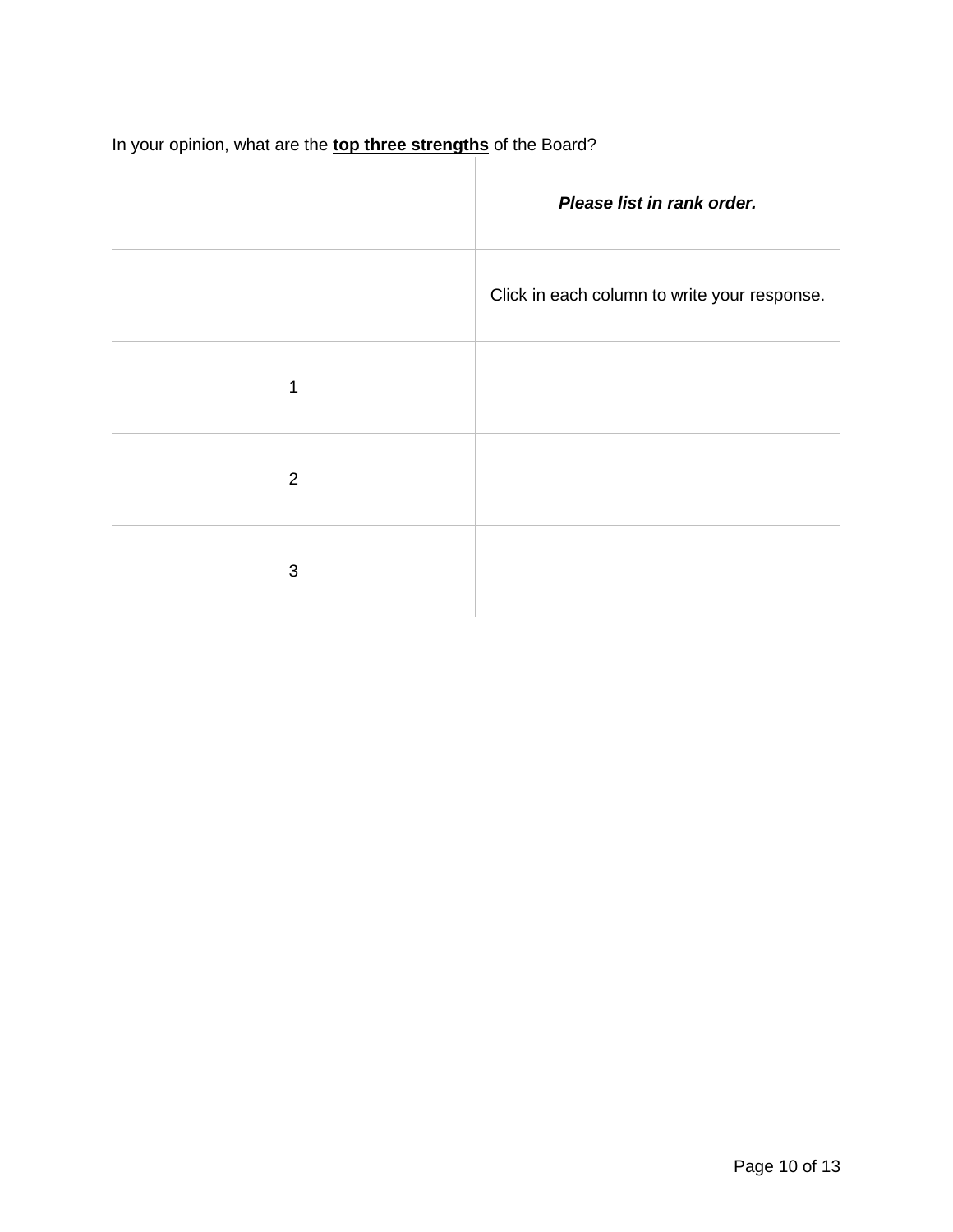In your opinion, what are the **top three opportunities (i.e weaknesses)** of the Board?

|   | Please list in rank order.                   |
|---|----------------------------------------------|
|   | Click in each column to write your response. |
| 1 |                                              |
| 2 |                                              |
| 3 |                                              |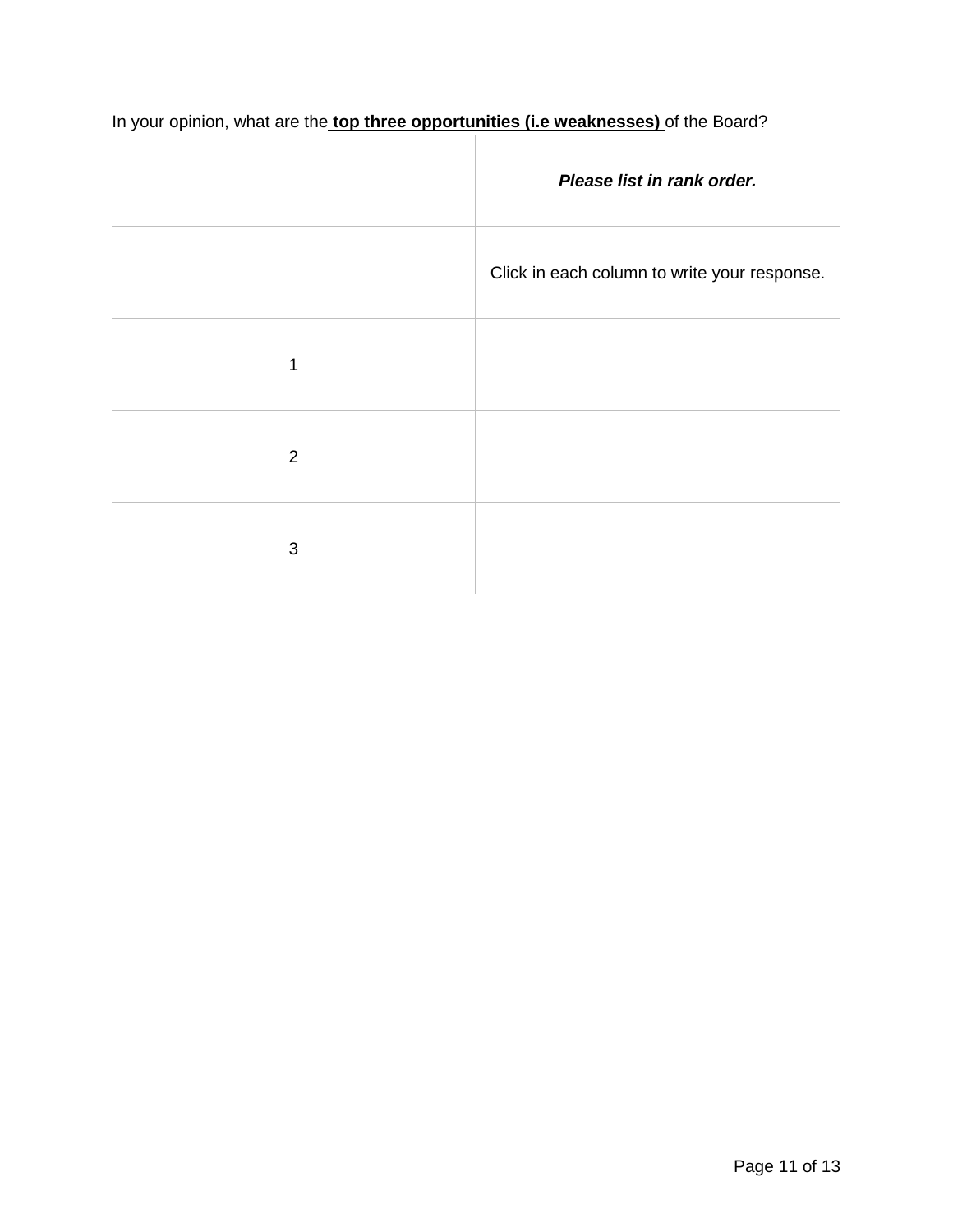What are the major accomplishments of the Board in the last year?

The Association of Governing Boards outlines the Board of Trustees' role as setting the tone and helping to move the University in a positive direction. What role do you feel you contribute to the overall success of FAMU?

As a trustee, I would like to see the following changes in how the Board operates.

Please provide any other general feedback that you feel will help to improve the performance of the Board.